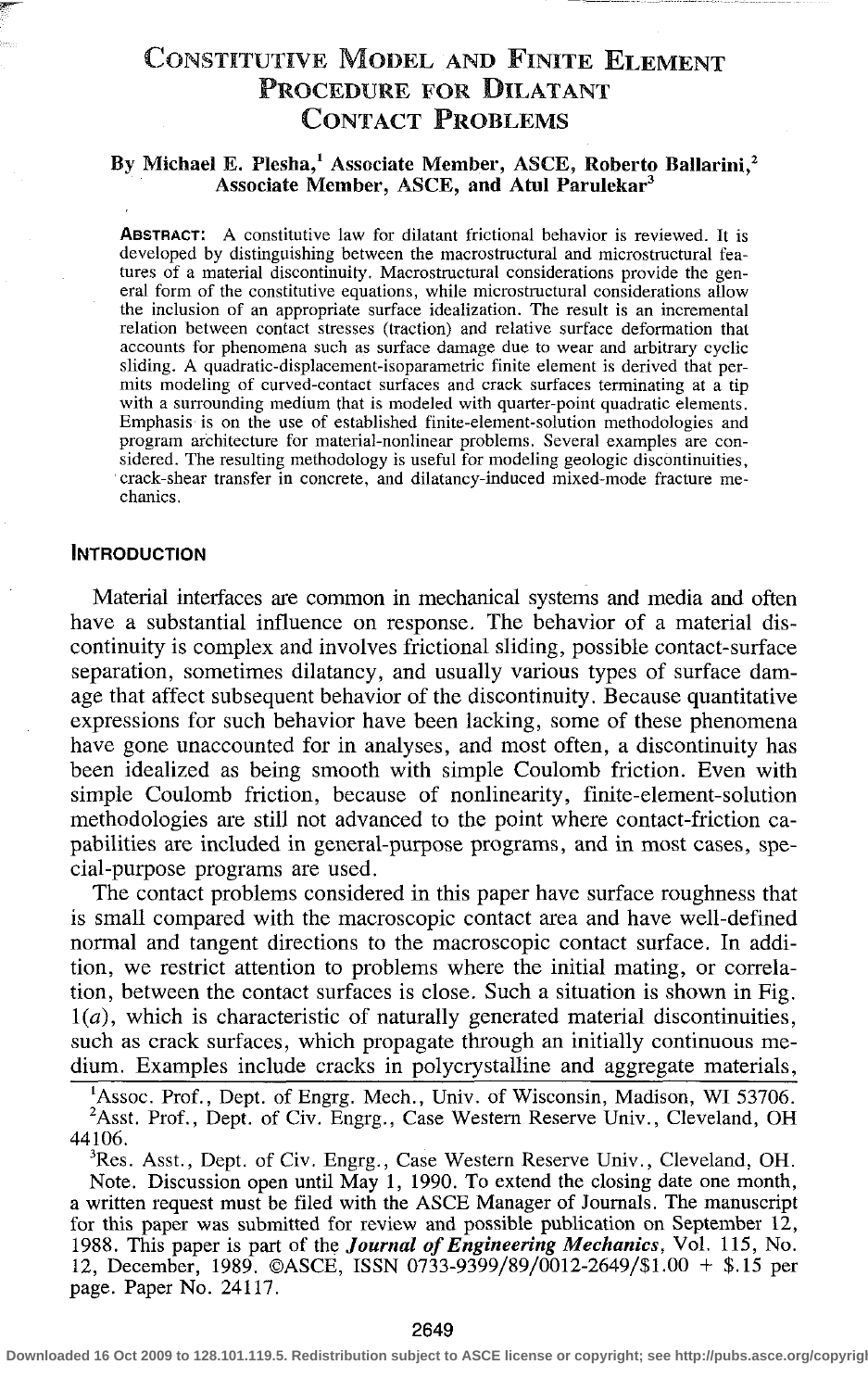

FIG. 1. (a) Contact Surface Profile with Very Close Initial Mating of Asperities; (b) Two-Body Contact in Two Dimensions along Macroscopically Smooth Surface; (c) Definition of Coordinate System at Point  $p$  (Surfaces are Shown Separated for Clarity and Surface Roughness Is Not Shown); (d) Possible Microstructural Idealization of Surface Profile Shown in Fig. 1(a); and (e) Geometry of Surfaces after Deformation when There is No Asperity Damage

such as ceramics and concrete, and geologic discontinuities, such as rock joints and faults. The most important behavioral feature that these contact problems display is dilatancy—the coupling between normal and tangential relative displacements due to asperities of one surface riding up on those of the other surface.

In this paper, a modern two-dimensional incremental constitutive law for contact-friction, analogous to the incremental theory of plasticity, is reviewed, and a finite element spatial-discretization procedure is developed; extension to three-dimensions is straightforward. The constitutive theory was fully developed in Plesha (1987) in the spirit of the original work of Seguchi et al. (1974), Fredriksson (1976), Michalowski and Mroz (1978), Curnier (1984), and Cheng and Kikuchi (1985). A finite element spatial discretization for a two-dimensional contact region is presented with emphasis on straightforward numerical implementation, using standard finite-element-solution procedures and program architecture. The element derived is particularly useful for modeling curved-contact surfaces and for mixed-mode fracture mechanics problems. Several examples showing the performance of this modeling approach are also presented.

# CONTACT-FRICTION CONSTITUTIVE LAW

A number of constitutive laws for dilatant contact problems have been proposed for geologic discontinuities (Plesha 1987) and crack surfaces in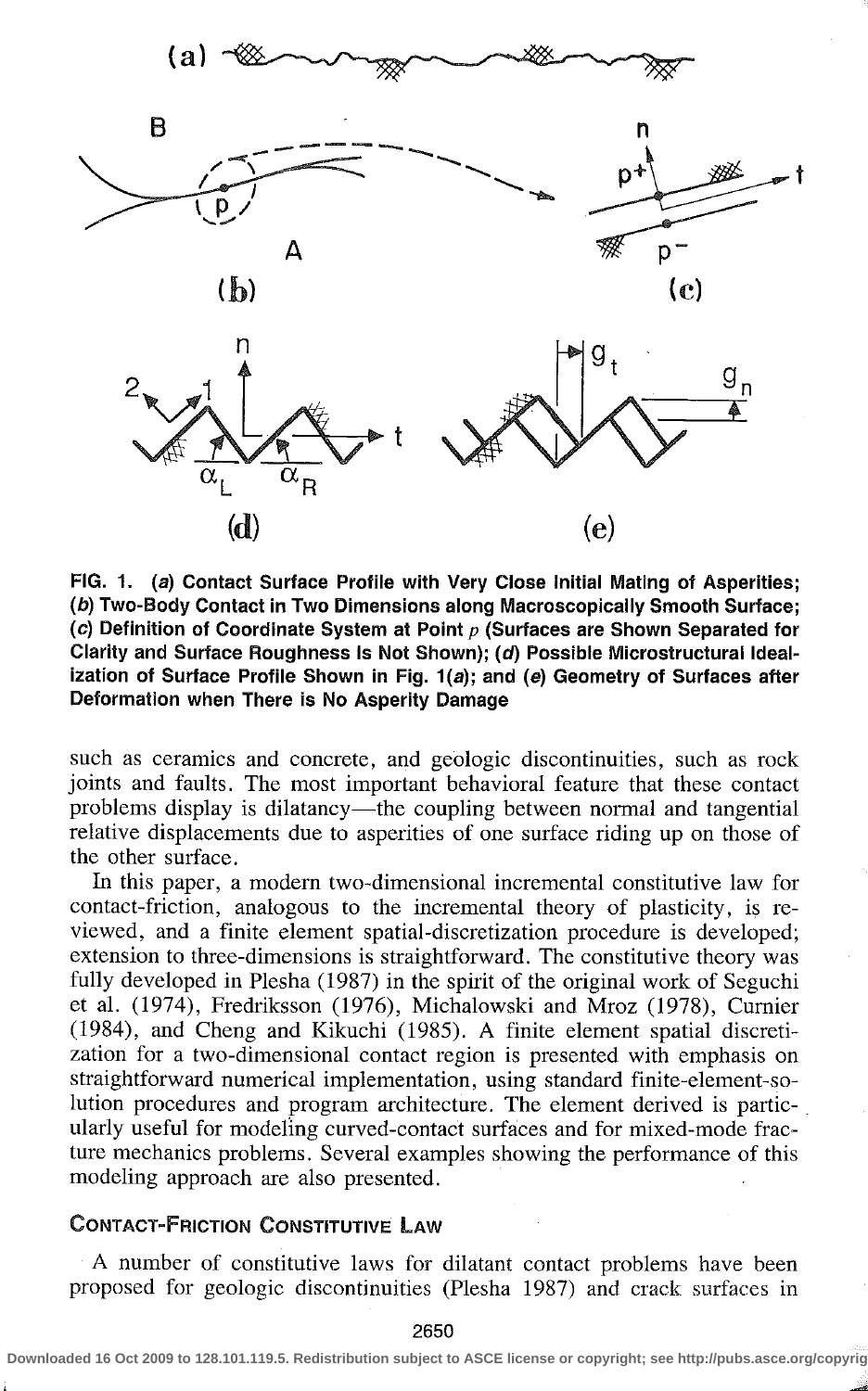concrete (Bazant et al. 1980, 1984; Riggs and Powell 1986; Divakar et al. 1987). Most of these models are deformation-theory models that are valid for unidirectional sliding and have stiffness coefficients (i.e., the  $\mathbb{E}^{ep}$  coefficients of Eq. 7) that are determined empirically or by curve-fitting experimental data. The constitutive law adopted in this paper is valid for arbitrary sliding histories and has material parameters that can be determined from conventional direct-shear tests. This constitutive model is analogous to the theory of continuum elastoplasticity and can be termed a continuum theory of friction in the sense that contact area is continuous; hence, the traction components that the theory predicts are also continuous. A detailed description of the theory is given in Plesha (1987), however, a brief description of the model is appropriate. The theory is formulated by distinguishing between macrostructural and microstructural features of an interface as follows.

# **Macrostructural Considerations**

Fig. *1(b)* shows a macroscopically smooth contact surface in two dimensions with local tangential and normal coordinate directions *t* and *n,* respectively, with origin at point  $p^-$  which is affixed to body A [Fig. 1(c)]. Roughness on the contact surface is not shown in Fig.  $1(c)$  and will be discussed subsequently as a microstructural feature. The only requirement of the macroscopic contact surface is sufficient smoothness so that the surface tangent and normal are not ill-defined.

The kinematic variables used in the constitutive law are the relative surface displacements in the tangential and normal directions that are defined as

*8, =* (As - «tt) • **t** (1) *8n =* (As - uA) • **n** (2)

where  $\vec{u}_A$  and  $\vec{u}_B$  = the displacement vectors of the points  $p^-$  and  $p^+$  associated with bodies A and B, respectively; and  $\vec{t}$  and  $\vec{n}$  = unit vectors in the tangent and normal directions of the interface at point *p.* The tangent and normal stresses the interface supports at point p are denoted by  $\sigma_t$  and  $\sigma_n$ with the convention that compressive stresses are negative (in proper terminology, these are traction components  $\sigma_{nt}$  and  $\sigma_{nn}$ , respectively, but we adopt the more conventional nomenclature of tangent and normal stresses).

A basic assumption in the theory is that the deformation can be additively decomposed into

$$
g_i = g_i^e + g_i^p \qquad i = t, n \dots \dots \dots \dots \dots \dots \dots \dots \dots \dots \dots \dots \dots \dots \dots \dots \tag{3}
$$

where superscripts  $e$  and  $p =$  the elastic (recoverable) and plastic (irrecoverable) parts of the deformation; and  $\mathbf{i} = \mathbf{a}$  vector component in the tangent or normal direction. There exists experimental evidence supporting this decomposition for almost every class of friction problem that has been carefully studied. Furthermore, it leads to a more convenient numerical implementation compared to frictional idealizations in which a stick condition precedes frictional sliding.

Assumably, the stress supported by an interface relates to the elastic part of Eq. 3 by

 $\dot{\sigma}_i = E_{ii} \dot{\sigma}_i^e$  (1) (4)

where the  $E_{ii}$  = interface stiffnesses; superposed dots = time differentiation;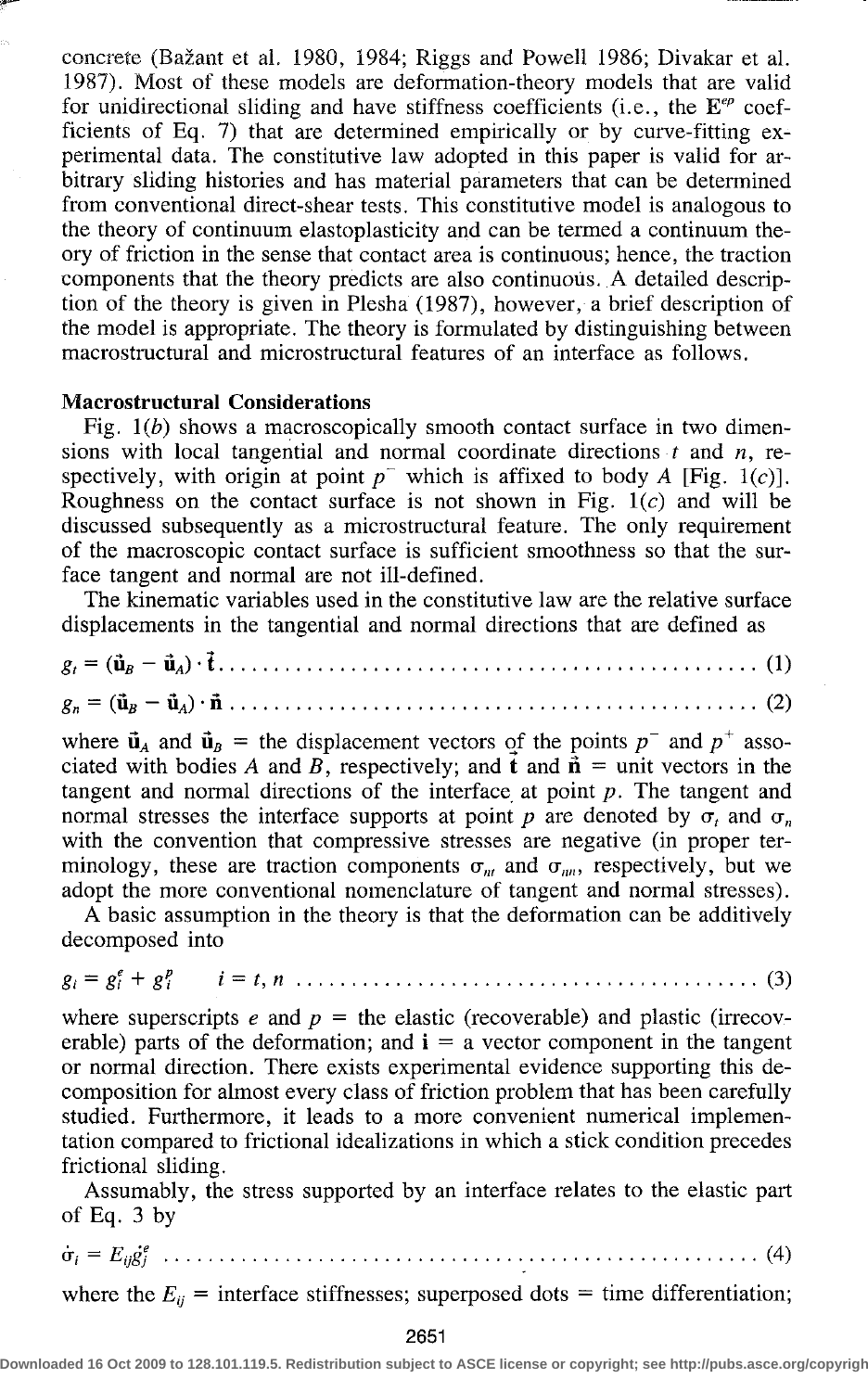and the summation convention is applied to repeated indices. The stiffnesses appearing in Eq. 4 can be interpreted from two points of view. In the first, as discussed by Oden and Campos (1981), Cheng and Kikuchi (1985), and others, the stiffnesses are penalty numbers that approximately enforce contact-surface compatibility consisting of impenetrability and presliding stick constraints. Using this point of view,  $E_n = E_n = 0$  and  $E_n$  and  $E_m$  are taken to be much larger than the stiffness of the contacting materials. For example, impenetrability at point p in Fig. 1(c) requires  $g_n = \sigma_n / E_m \ge 0$ . With the convention that a compressive stress is negative, impenetrability is only satisfied in the limit of infinite  $E_{nn}$ . For finite values of  $E_{nn}$ , compatibility is violated; by making  $E_{nn}$  large in relation to other stiffnesses in the model, the incompatibility is typically insignificant. Kikuchi and Song (1981) have established that solutions exist for finite penalty numbers and convergence, when the penalty numbers become infinite. In the second point of view, these stiffnesses are interpreted as physically significant properties of a material discontinuity. Inspection of a contact indicates that while the contact zone is usually very thin, it does have finite thickness. Results obtained from carefully conducted experiments on a variety of contact problems indicate that reversible deformability of the contact zone occurs at all load levels, including presliding load levels (Goodman 1980). Based on physical considerations, it is appropriate to take  $E_{\mu} = E_{\mu} = 0$  so that changes of stress in the tangential and normal directions are unrelated to changes of elastic deformation in the normal and tangential directions, respectively. Data extracted from tests for  $E_u$  and  $E_m$  typically provide relatively large stiffnesses; hence, small negative values of  $g_n$ , are possible and are considered to be physically realizable deformations. Based on experiment, stiffnesses are stressdependent, although for practical applications it is not known if or when such detail is warranted. In the following, we assume uniform stiffnesses.

The plastic deformations arise from sliding and sliding-associated damage, and are assumed to be given by the sliding rule

where  $F = a$  scalar-valued slip function with a negative value for nonsliding states of stress and zero for states of stress producing slip (positive values of *F* are undefined);  $G = a$  slip potential, with a gradient that gives the direction of slip; and  $\lambda = a$  non-negative slip multiplier that gives the magnitude of the slip. When  $F = G$ , the sliding rule is associated, and when F  $\neq G$ , the sliding rule is nonassociated. Eq. 5 is analogous to the flow rule used in the incremental theory of plasticity. Although plasticity and friction share many features, it has long been recognized that friction is strongly nonassociated (Drucker 1954) because the direction of sliding is pressureindependent.

The following assumes that hardening or softening behavior due to slidinginduced damage is strictly a function of the sliding work,  $W^p$ , where the rate of this quantity is  $W^p = \sigma_{\ell} g_{\ell}^p$ . Under this assumption, damage accumulates more rapidly for severe states of stress than for mild states, which is consistent with physical notions of wear. Some writers consider the effective slip,  $\bar{g}^p$ ;  $\dot{\bar{g}}^p = \sqrt{\dot{g}^p_i \dot{g}^p_i}$ , as a measure of wear, but this may not be appropriate,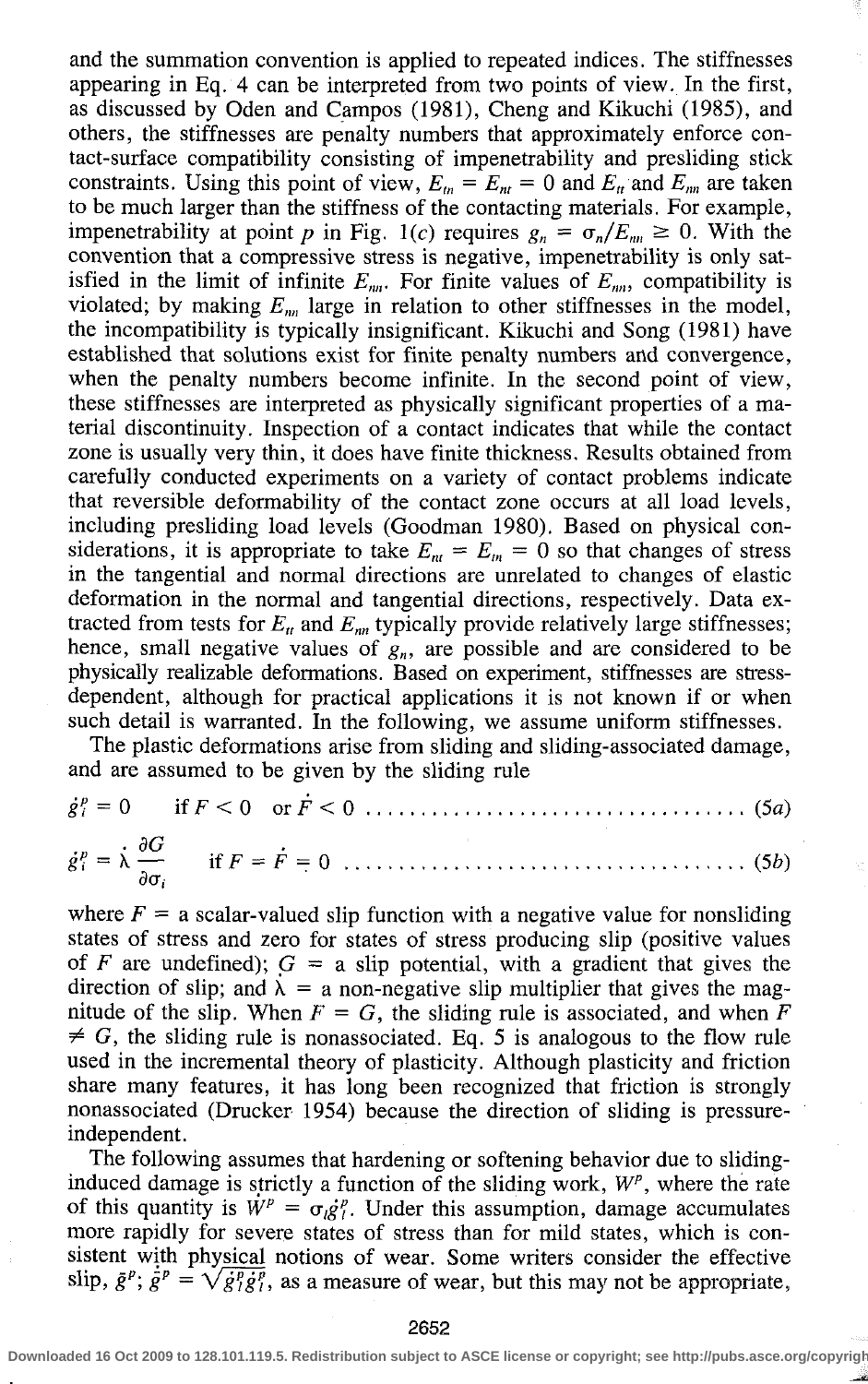because it does not incorporate the effects of the severity of stress on wear. For example, consider two contact situations that are identical except that one has low-compressive stress while the other has high-compressive stress. Both situations undergo the same tangential-displacement history, and hence have almost identical effective slip. Clearly, it would be unreasonable to expect both situations to have the same damage due to wear.

The consistency equation is obtained by noting that if at a given instant in time, slip is imminent,  $F = 0$ , and, if at the next instant in time, the interface remains critical, then  $F = 0$ , which can be written as

$$
\frac{\partial F}{\partial \sigma_i} \dot{\sigma}_i + \frac{\partial F}{\partial W^p} \dot{W}^p = 0 \dots \dots \dots \dots \dots \dots \dots \dots \dots \dots \dots \dots \dots \dots \dots \dots \tag{6}
$$

Combining Eqs. 3-6 and eliminating the slip multiplier leads to the constitutive law

*<r = Wj>* (7)

where

$$
\mathbf{E}^{ep} = \mathbf{E} \qquad \text{if } F < 0 \quad \text{or } F < 0 \quad \dots \dots \dots \dots \dots \dots \dots \dots \dots \dots \dots \dots \tag{8a}
$$

$$
\mathbf{E}^{ep} = \mathbf{E} \left( \mathbf{I} - \frac{\frac{\partial G}{\partial \mathbf{\sigma}} \frac{\partial F^T}{\partial \mathbf{\sigma}} \mathbf{E}}{\frac{\partial F^T}{\partial \mathbf{\sigma}} \mathbf{E} \frac{\partial G}{\partial \mathbf{\sigma}} - H} \right) \quad \text{if } F = \dot{F} = 0 \dots \dots \dots \dots \dots \dots \tag{8b}
$$

and the hardening or softening parameter is

and the hardening or softening parameter is *dF TdG* 

and  $T$  denotes transposition. Forms for  $F$  and  $G$  are problem-dependent but are generally derivable from, or related to, Coulomb's friction law in conjunction with an idealization for the contact-surface microstructure.

Eq.  $7$  is easy to evaluate and provides a clear relation between stresses and deformation that is valid for arbitrary sliding histories. For this reason, the constitutive model is ideal for implementation in analysis software. Unand constitutive model is fact for implementation in analysis soliware. On-<br> $\epsilon$  the state deformation of  $\epsilon$  of the second deformation is  $\epsilon$  of  $\epsilon$  of  $\epsilon$ . toftunately, during shallig the material matrix  $E$  is asymmetric if  $F \neq 0$ , which is usually the case.

# which is usually the case. **Microstructural Considerations**

Expressions for *F* and *G* can be obtained by considering the idealized contact-surface profile shown in Fig. *1(d).* This model consists of sawtoothasperity surfaces that degrade. If the friction on the active asperity surface is governed by Coulomb's law, then  $|\sigma_1| \le -\mu \sigma_2$ , where  $\mu$  is the coefficient of friction, and  $\sigma_1$  and  $\sigma_2$  are the tangential and normal stresses on the asperity surface. By transformation, this equation can be expressed in terms of the macroscopic stresses  $\sigma$ , and  $\sigma$ <sub>n</sub>. This leads to (Plesha 1987):

|  |  |  |  |  | $F =  \sigma_n \sin \alpha_k + \sigma_r \cos \alpha_k  + \mu(\sigma_n \cos \alpha_k - \sigma_r \sin \alpha_k) \dots \dots \dots \dots \dots \dots (9a)$ |
|--|--|--|--|--|---------------------------------------------------------------------------------------------------------------------------------------------------------|
|  |  |  |  |  | $G =  \sigma_n \sin \alpha_k + \sigma_t \cos \alpha_k  \dots \dots \dots \dots \dots \dots \dots \dots \dots \dots \dots \dots \dots (9b)$              |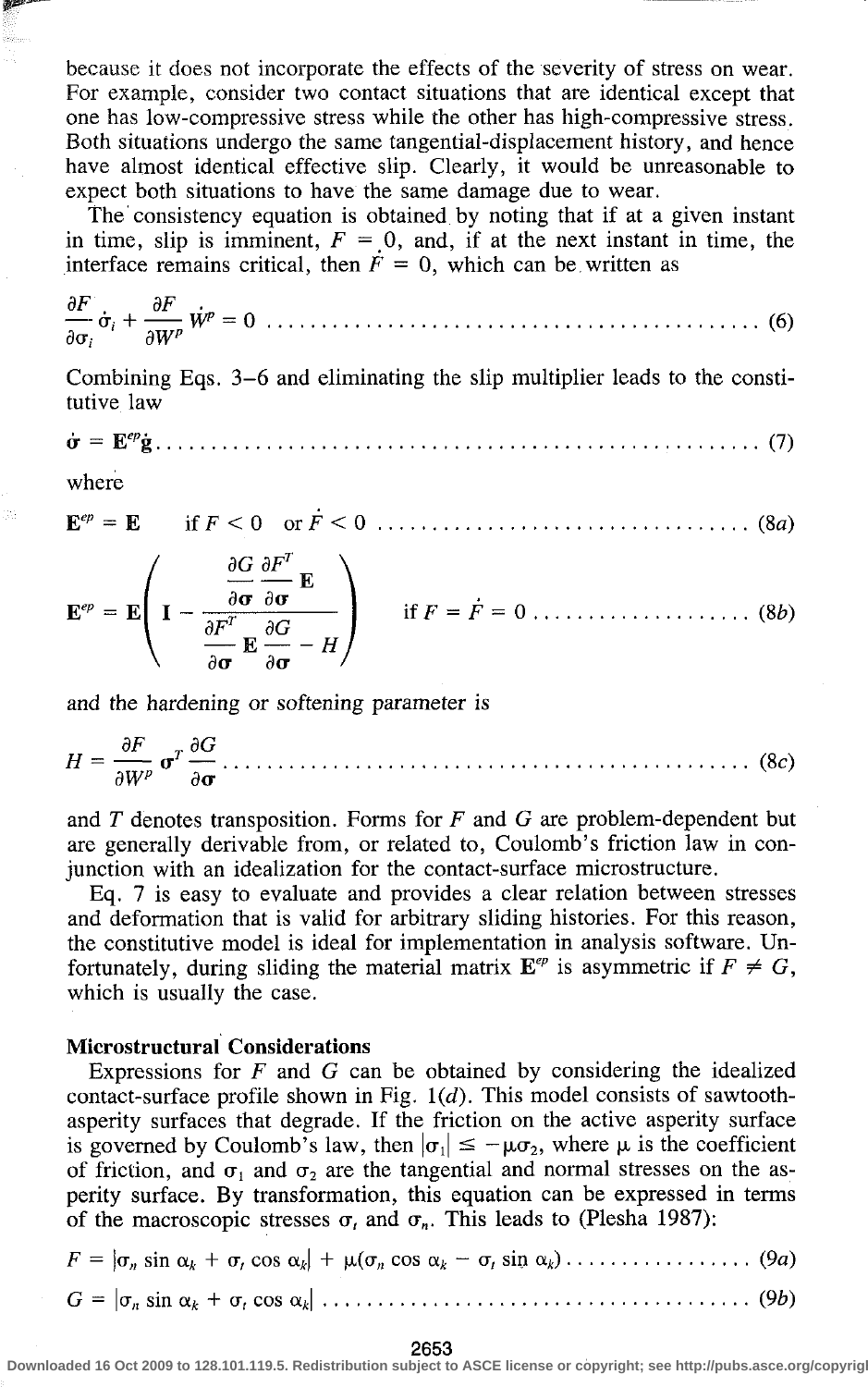where  $k = L$  or R, depending on which asperity surface is active (i.e., whether  $g_i \geq 0$  or  $g_i < 0$ , respectively).

For discontinuities, such as joints in rock and crack surfaces in concrete, there is extensive experimental data showing that asperity surfaces degrade. The asperity behavior in this model is characterized as follows: Under highcompressive stresses, high-tangential stresses are required to produce slip, and rapid asperity degradation can occur for small tangential displacements. Under low-compressive stresses, low-tangential stresses will produce slip; yet if the amount of slip is large, then asperity degradation can arise from wear. A simple tribological relation that replicates these characteristics is obtained by assuming that degradation is a function of sliding work

*ak* = (a<sup>t</sup> .)0 exp *(~cW)* : (10)

where  $(\alpha_k)_0$  = the initial asperity angle; and  $c =$  an experimentally determined positive constant that reflects how rapidly the surfaces degrade. Thus, if a particular degree of degradation is obtained by a state of high stress and low displacement, the same degree can be obtained at a lower stress level provided the displacement is large enough.

As discussed in Plesha (1987) and Zubelewicz et al. (1987), under conditions of cyclic shearing, this constitutive law may overpredict bulking (i.e., thickening of an interface due to the larger volume of space occupied by the rabbled asperity material relative to its initial, intact volume). A modification to the constitutive law reported herein, which removes this deficiency, is developed in Zubelewicz et al. (1987).

Corroboration of this constitutive law with rock-joint behavior, using Eqs. 7-10, has been carried out in Plesha (1987), Zubelewicz, et al. (1987), and Plesha and Haimson (1988) with extremely good agreement.

# FINITE ELEMENT IMPLEMENTATION

An extensive review of the published writing on interface finite elements, with particular reference to rock-mechanics problems, is reported in Heuze and Barbour (1981). We present the development of a two-dimensional, isoparametric, quadratic displacement-interface finite element for contact-friction problems. Goodman et al. (1968) reported a similar element. In this paper, however, we emphasize a consistent isoparametric formulation that permits modeling of curved-contact surfaces and provides an element that is compatible with the quadratic-displacement-plane finite elements that are often used to model crack-tip stress singularities. Significantly, this finite element, in conjunction with the constitutive law, permits the treatment of contactfriction problems with the same methodologies and program architecture as those currently used for small-displacement material nonlinear problems.

The macroscopic contact surface shown in Fig. *1(b)* is discretized into interface finite elements. One such element is shown in Fig. *2(a).* The element can be curved and is assumed to have zero thickness in the undeformed state, but is shown separated in Fig. *2(a)* for clarity. The element has six nodes, and each node has two degrees of freedom corresponding to horizontal and vertical displacements. Node pairs 1 and 6, 2 and 5, and 3 and 4 are assumed to be spatially coincident prior to deformation; nodes 2 and 5 need not be at the midpoint of the element's arc length, although accuracy is probably best when this is the case. Compatibility of displacements is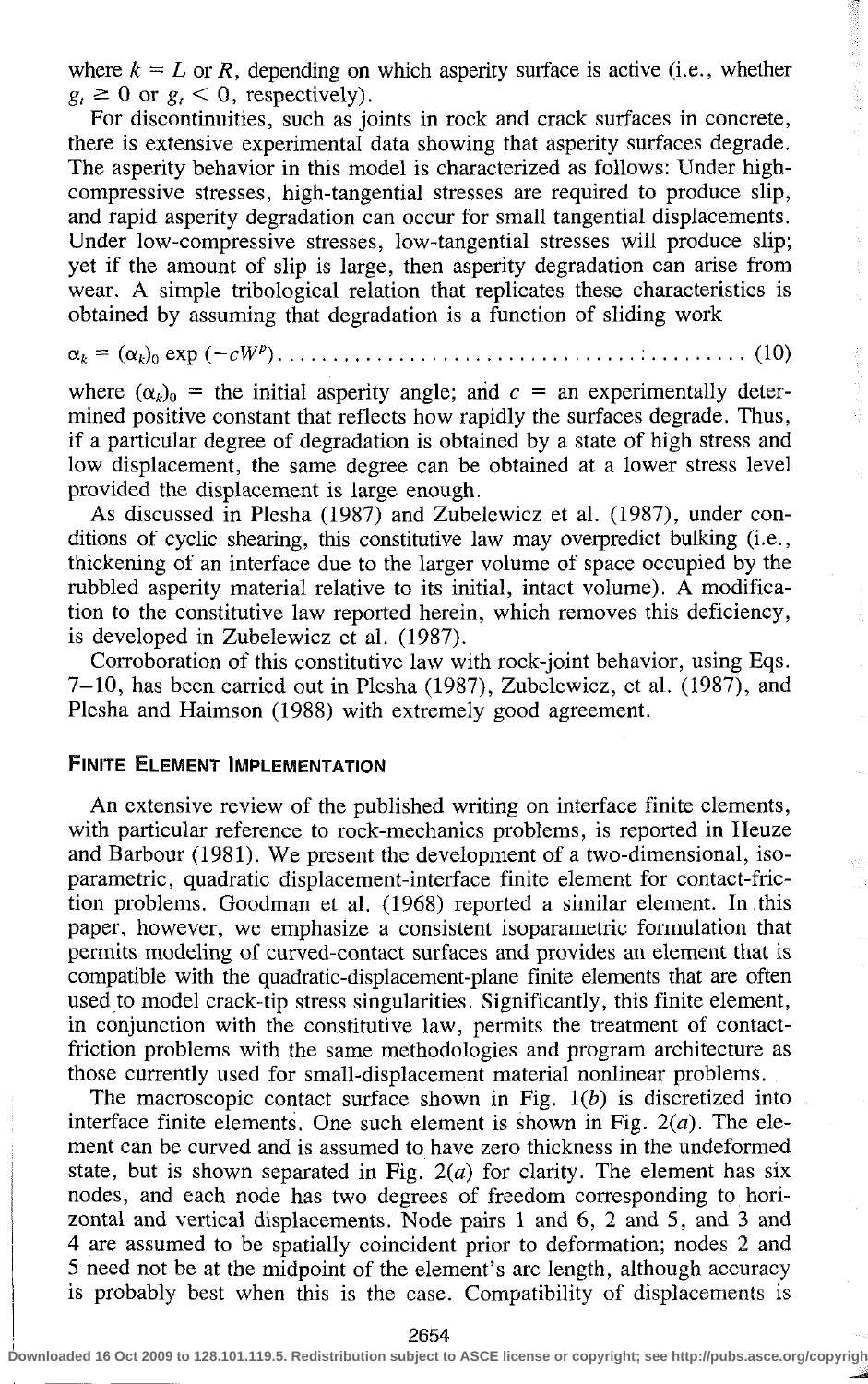

FIG. 2. (a) Geometry of Six-Node, Quadratic-Displacement-Isoparametric-Interface Finite Element in Global, or Physical, Coordinate System; and (b) Geometry of Reference Element

assured (excepting negative values of  $g_n$  as discussed earlier) when the interface element adjoins quadratic-edge-displacement continuum elements (e.g., the quadratic-displacement eight-node serendipity quadrilateral, nine-node Lagrange quadrilateral, and six-node triangle) such that end nodes of the interface element correspond to corner nodes of the continuum elements, and midpoint nodes of the interface element correspond to midpoint nodes of the continuum elements.

#### *Geometric Mapping*

The global, or physical, coordinates of the element are given parametrically in terms of the reference geometry shown in Fig. *2(b)* and the reference coordinate  $\xi$  by the mapping

$$
x = (N_1, N_2, N_3) \begin{pmatrix} x_1 \\ x_2 \\ x_3 \end{pmatrix} = \mathbf{N} \mathbf{X} \dots \dots \dots \dots \dots \dots \dots \dots \dots \dots \tag{11a}
$$

$$
y = (N_1, N_2, N_3) \begin{pmatrix} y_1 \\ y_2 \\ y_3 \end{pmatrix} = \mathbf{N} \mathbf{Y} \dots \dots \dots \dots \dots \dots \dots \dots \dots \dots \dots \dots \dots \tag{11b}
$$

where the shape functions N are given by

$$
\mathbf{N} = \left[ \frac{\xi(\xi - 1)}{2}, -(\xi + 1)(\xi - 1), \frac{\xi(\xi + 1)}{2} \right] \dots \dots \dots \dots \dots \dots \dots \dots \tag{12}
$$

Since the two contact surfaces are assumed to be initially coincident, the spatial coordinates of only points one through three are necessary to define the shape of the element. The slope of the element, *s,* at any point is given by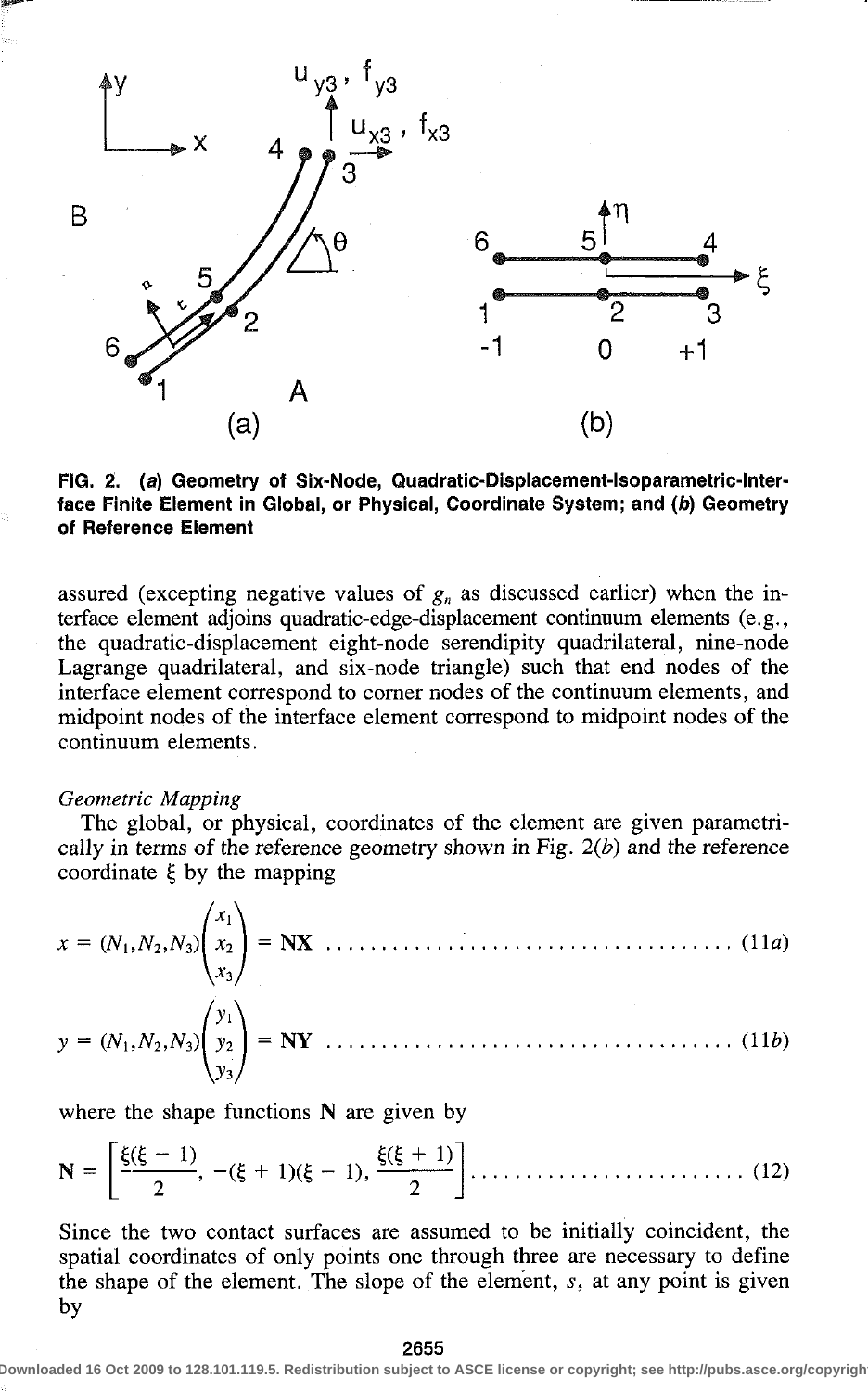$$
s = \frac{dy}{dx} = \frac{\frac{dy}{d\xi}}{\frac{dx}{d\xi}} = \frac{N_{,\xi}Y}{N_{,\xi}X} \tag{13}
$$

where  $N_{55} = d/d\xi N$ . The tangent and normal unit vectors along the contact surface shown in Fig.  $2(a)$  are given in terms of the slope by

$$
\mathbf{\vec{t}} = \frac{(\mathbf{\vec{i}} + s\mathbf{\vec{j}})}{\sqrt{1 + s^2}} \qquad \mathbf{\vec{n}} = \frac{(-s\mathbf{\vec{i}} + \mathbf{\vec{j}})}{\sqrt{1 + s^2}} \dots \dots \dots \dots \dots \dots \dots \dots \dots \dots \tag{14}
$$

where **i** and  $\mathbf{j} = \text{unit}$  vectors in the global *x* and *y* directions, respectively. For future use, vector scalar products between  $\vec{t}$ ,  $\vec{n}$ , and global vectors  $\vec{i}$ , j are

$$
\mathbf{i} \cdot \mathbf{t} = \cos \theta = \frac{1}{\sqrt{1+s^2}} \qquad \mathbf{i} \cdot \mathbf{n} = -\sin \theta \dots \dots \dots \dots \dots \dots \dots \dots \tag{15a}
$$

$$
\mathbf{\vec{j}} \cdot \mathbf{\vec{t}} = \sin \theta = \frac{s}{\sqrt{1+s^2}} \qquad \mathbf{\vec{j}} \cdot \mathbf{\vec{n}} = \cos \theta \quad (15b)
$$

The increment of arc length *dt* is related to the increment of reference length  $d\xi$  by

*dt = Jdi* (16)

where the Jacobian is given by

$$
J = \left[ \left( \frac{dx}{d\xi} \right)^2 + \left( \frac{dy}{d\xi} \right)^2 \right]^{1/2} \dots \dots \dots \dots \dots \dots \dots \dots \dots \dots \dots \dots \dots \tag{17}
$$

Combining Eqs. 11a, *lib,* and 17 yields

$$
J = (\mathbf{X}^T \mathbf{N}_{\epsilon}^T \mathbf{N}_{\epsilon} \mathbf{X} + \mathbf{Y}^T \mathbf{N}_{\epsilon}^T \mathbf{N}_{\epsilon} \mathbf{Y})^{1/2} \dots \dots \dots \dots \dots \dots \dots \dots \dots \dots \tag{18}
$$

which is easy to evaluate for specified  $\xi$  given  $X$  and  $Y$ .

### *Kinematics*

Eqs. 1 and 2 can be rewritten as

| Combining Eqs. 15a, 15b, 19a, and 19b provides |  |  |  |  |  |  |  |  |  |
|------------------------------------------------|--|--|--|--|--|--|--|--|--|
|                                                |  |  |  |  |  |  |  |  |  |
|                                                |  |  |  |  |  |  |  |  |  |

$$
\mathbf{T} = \begin{pmatrix} -\cos\theta & \cos\theta & -\sin\theta & \sin\theta \\ \sin\theta & -\sin\theta & -\cos\theta & \cos\theta \end{pmatrix} \dots (21)
$$

The finite-element-displacement interpolation is

#### 2656

loaded 16 Oct 2009 to 128.101.119.5. Redistribution subject to ASCE license or copyright; see http://pubs.asce.org/c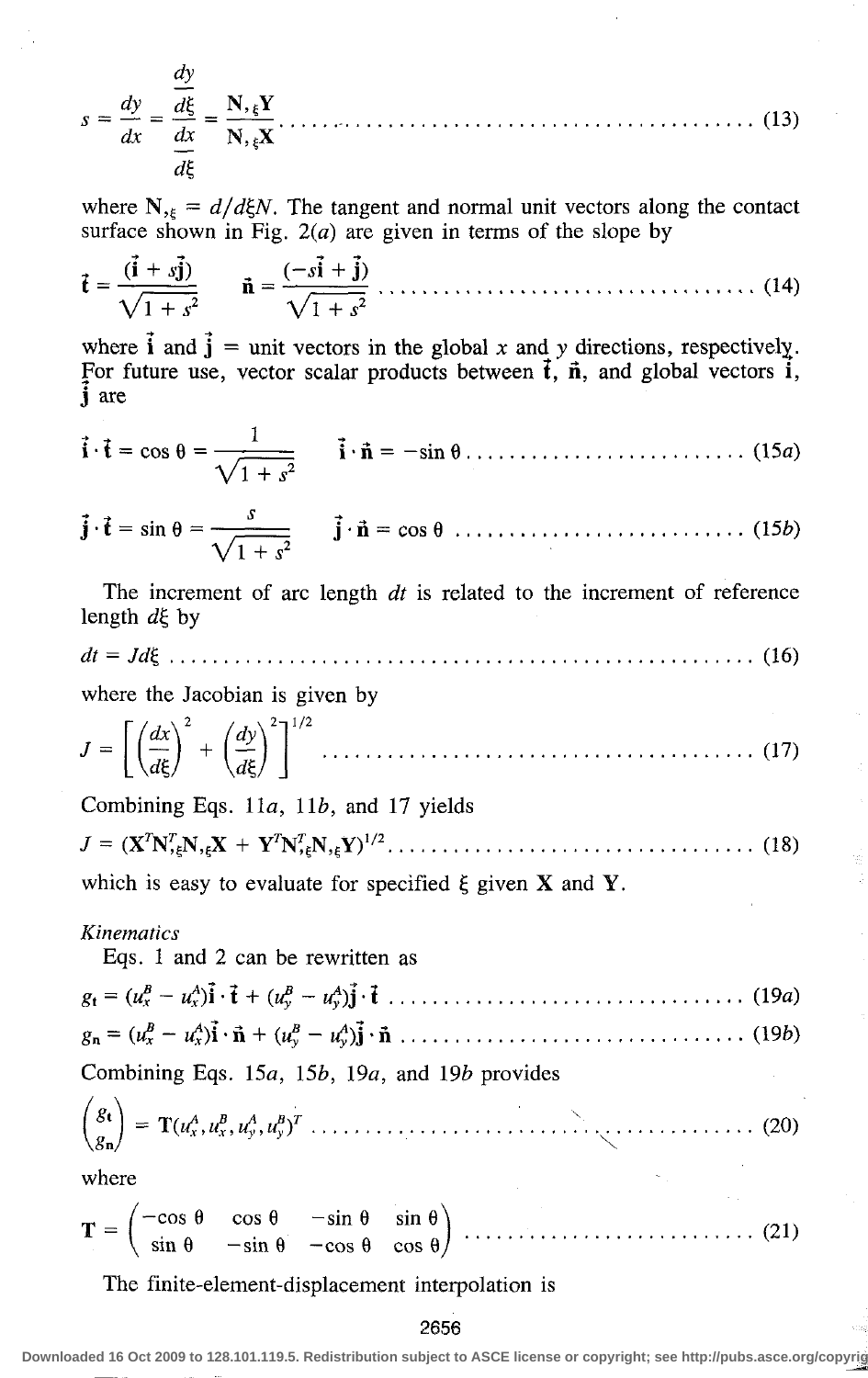$$
u_x^A = (N_1, N_2, N_3) \begin{pmatrix} d_{x1} \\ d_{x2} \\ d_{x3} \end{pmatrix} \qquad u_x^B = (N_1, N_2, N_3) \begin{pmatrix} d_{x6} \\ d_{x5} \\ d_{x4} \end{pmatrix} \dots \qquad (22)
$$

where the shape functions are the same as those used for the geometric mapping and are given by Eq. 12. Expressions for  $u^A$  and  $u^B$  are identical to Eq. 22 except that *x* is replaced by *y.* Collectively, the displacement interpolation is written as

$$
(u_x^A, u_y^B, u_y^A, u_y^B)^T = \mathbf{MD} \dots \dots \dots \dots \dots \dots \dots \dots \dots \dots \dots \dots \dots \dots \dots \tag{23}
$$

where

D = *(dxUdyUdx2,dy2,...,dx6,dy6) T . .*  **(25)** 

Combining Eqs. 20 and 23 gives

 $\overline{1}$ 

**ft =** g = BD (26)

where  $B = TM$  is analogous to the strain-displacement matrix used in the formulation of continuum finite elements except that it does not involve differential operators applied to shape functions.

#### *Energy Balance*

The work of the equivalent nodal forces must be equal to the work of the surface-stress distribution for an arbitrary displacement increment

$$
d\mathbf{D}^T\mathbf{F}^j = \int_0^t d\mathbf{g}^T \mathbf{\sigma}^j dt \dots \dots \dots \dots \dots \dots \dots \dots \dots \dots \dots \dots \dots \dots \dots \dots \dots \tag{27}
$$

where  $d =$  an increment;  $l =$  the element's arc length;  $j =$  pseudotime; and the nodal forces are

F <sup>=</sup> *(fxl>fyltfx2tfy2> • • • ifxijyb)* (28)

Combining Eqs. 26 and 27, using  $\sigma^j = \sigma^{j-1} + d\sigma$ , and noting the arbitrariness of *df)* yields

*•j* = R<sup>r</sup> B'(<r <W-» ; + *da)dt* (29)

Noting that  $\mathbf{F}^{j-1} = \int_0^l \mathbf{B}^T \mathbf{\sigma}^{j-1} dt$  and combining with Eq. 16, the above equation becomes

$$
\mathbf{F}^{j} = \mathbf{F}^{j-1} + \int_{-1}^{+1} \mathbf{B}^{T} d\sigma J d\xi \dots \dots \dots \dots \dots \dots \dots \dots \dots \dots \dots \dots \dots \dots \dots \dots \dots \tag{30}
$$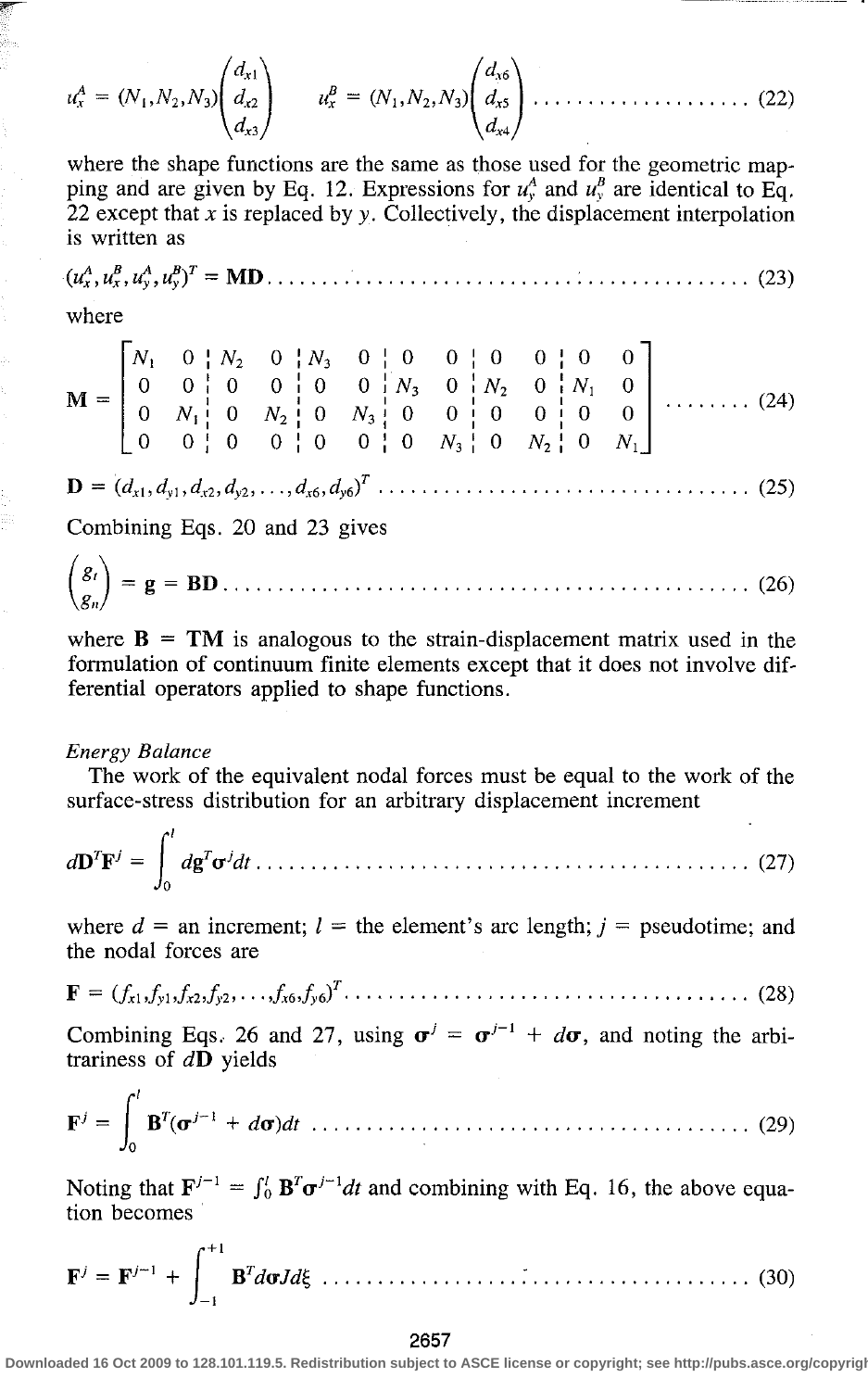which is an expression commonly derived and conveniently used in transient finite element analysis of material-nonlinear problems with explicit time integration (Belytschko et al. 1976; Belytschko and Hughes 1983). With *da*   $=$   $E^{ep}BdD$  where  $E^{ep}$  is given by Eqs. 8*a-c*, Eq. 30 becomes

*F J* = F^ <sup>1</sup> + *KepdB* (31)

where the tangent stiffness matrix is

$$
\mathbf{K}^{ep} = \int_{-1}^{+1} \mathbf{B}^T \mathbf{E}^{ep} \mathbf{B} J d\xi \dots \dots \dots \dots \dots \dots \dots \dots \dots \dots \dots \dots \dots \dots \dots \dots \dots \dots \tag{32}
$$

Eq. 32 is convenient for use in quasi-static finite element programs and in transient finite element programs that use implicit integration.

As discussed earlier, the physics of frictional phenomena dictate that *Eep ,*  and hence  $K^{ep}$ , usually are asymmetric. For explicit transient analysis, Eq. 30 is usually used with element-by-element computations in which a globalstiffness matrix is never formed or stored; hence, the lack of symmetry is of little consequence. The implications for quasi-static and implicit transient finite element analysis are more serious, although they are usually tolerable. Generally speaking, twice the amount of storage and about twice the amount of time for factorization are required for the tangent-stiffness matrix. To avoid the increased storage penalty, a symmetric equation-solution method for nonassociated plasticity such as proposed by Pande and Pietruszczak (1986) may be effective.

As with most isoparametric elements, Eqs. 30 and 32 must be evaluated using numerical integration. For an undistorted element (i.e., a straight element with midside nodes equidistant between ends) and uniform material matrix, the integrand of Eqs. 30 and 32 is a quartic polynomial that is exactly integrated using a three-point Gauss quadrature formula. Arguments can be made for using a rule with more integration points (but not necessarily a higher degree of precision) so that the material matrix  $E^{ep}$  can be sampled at more locations (Bathe 1982). However, using a similar finite element formulation, Kikuchi (1982) and Oden and Kikuchi (1982) advocate the use of reduced integration to avoid oscillating normal-stress distributions that result from full integration. A limited number of contact problems with the element reported herein have been solved by using two-, three-, and fourpoint Gauss rules, and Simpson's rule; in all cases except the first, smooth and accurate stress distributions were obtained. However, the question of what integration scheme gives the best results and optimal rate of convergence is still an open question.

The significant feature of this development is that small-displacement contact-friction problems, with their associated nonlinearities, can be treated as a material-nonlinear problem using existing finite-element-solution methodologies. In the examples that follow, standard techniques were used.

# NUMERICAL RESULTS

Three examples illustrating the performance of the constitutive law and finite element for dilatant contact problems are considered. The first two examples are numerical simulations of laboratory direct-shear tests on initially fully mated rock joints. The third example considers the problem of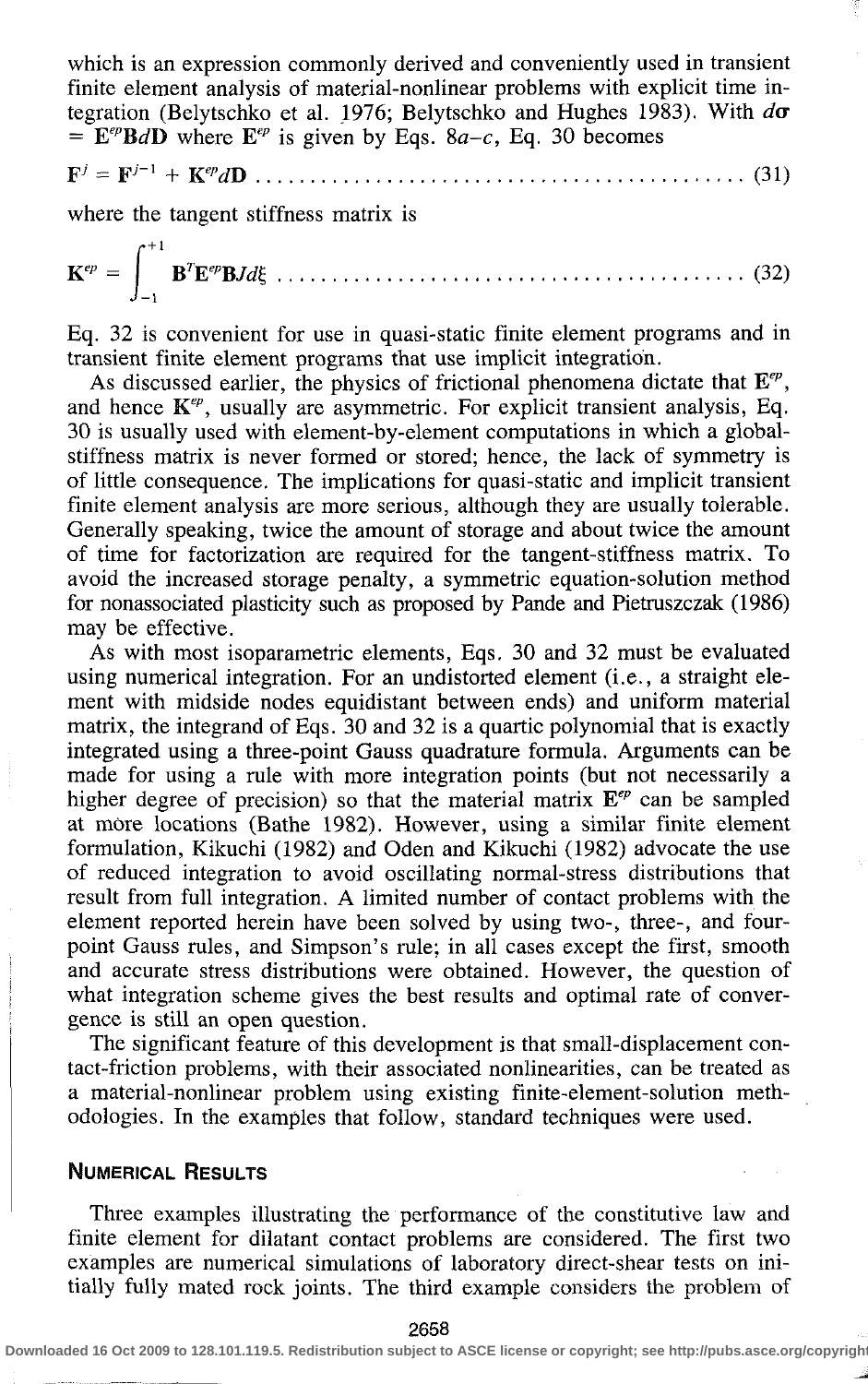

FIG. 3. Model and Mesh for the First Example: (a) Geometry of Rock Joint in Laboratory Direct-Shear Test with Constrained Dilation; and (b) Finite Element Model

determining the mixed-mode stress-intensity factors for a rough and tortuous crack subjected to a far-field shear stress. In all of the examples, standard incremental-solution procedures were used. In the first and second examples, incremental displacements were prescribed, and in the third example, incremental tractions were prescribed. A Gauss elimination equation solver for asymmetric matrices was used. For determination of the interface-elementstiffness matrices,  $\mathbf{E}^{ep}$  was computed using the state of stress from the previous increment, and no iterations were performed within an increment to update the state of stress. Although this method for integration of the constitutive law is primitive, it was nevertheless satisfactory for the examples considered here. For general applications, more accurate and robust integration methods such as those reported in Ortiz and Popov (1985) are recommended. Interface elements were integrated using a three-point Gauss rule, and at integration points in which tension was detected  $(\sigma_n > 0)$ ,  $E^{ep}$  was taken as null. The solutions were relatively insensitive to the number of increments (except for the second example, where the onset of softening behavior was sensitive to the number of steps). The first two examples were repeated with 25, 50, and 100 incremental steps; results shown are for 100 steps. The third example used 45 incremental steps.

# **Example 1: Constrained Dilation Direct-Shear** Test

Fig.  $3(a)$  shows a model of a direct-shear test for an initially fully mated rock joint with asperity surfaces oriented at 10° with respect to the horizontal. The finite element discretization is shown in Fig.  $3(b)$ . The upper and lower plates, which are modeled using 10 eight-node quadrilateral (quadratic displacement) isoparametric elements, are separated by five interface ele-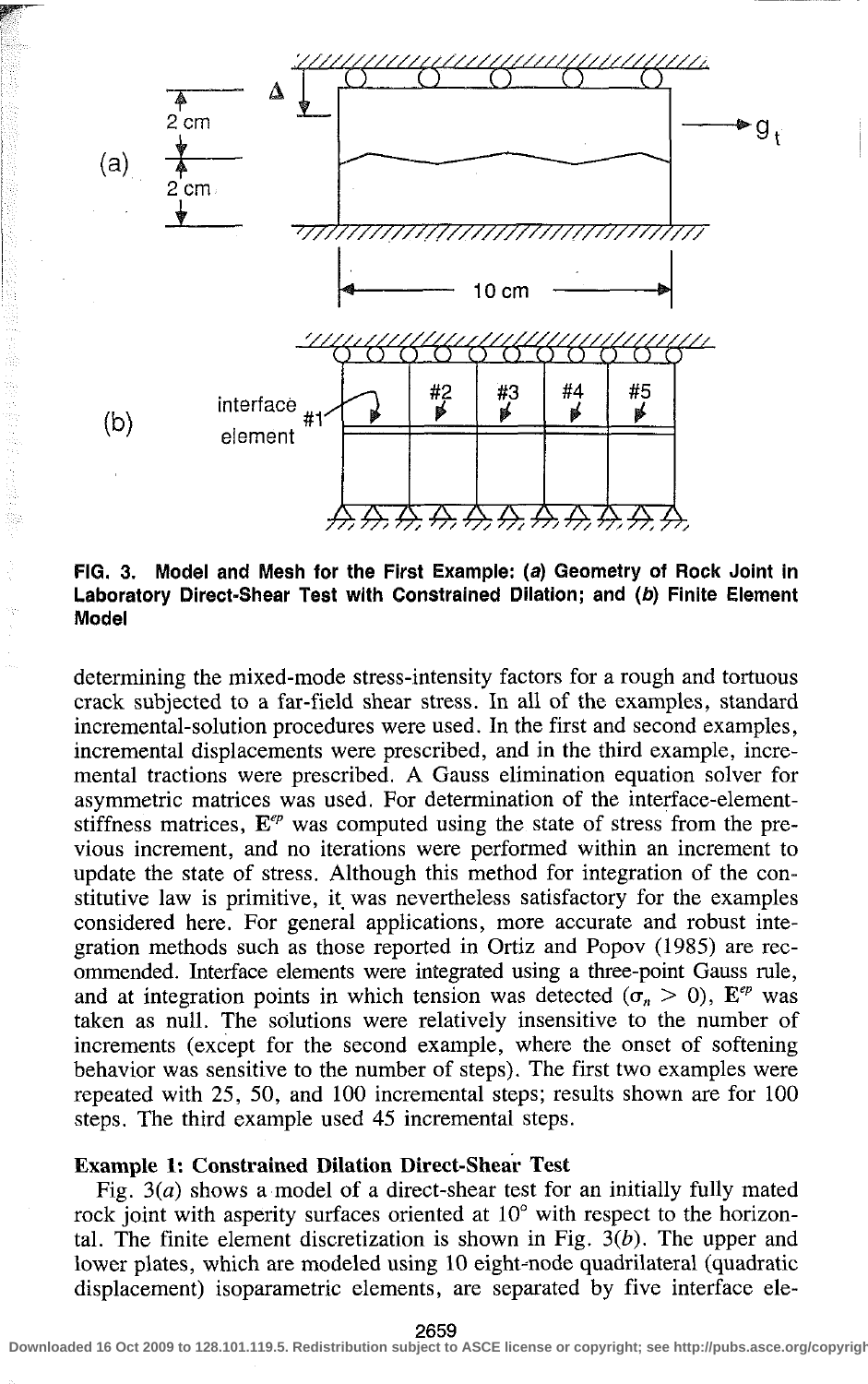ments. The bottom plate of rock is fixed, and the upper plate, after being compressed by an amount  $\Delta$  sufficient to produce an initial compressive stress  $\sigma_n = -5$  MPa, is permitted horizontal motion only. The physical parameters employed in the simulation are realistic for hard rock and are as follows: For the interface  $E_n = 5 \text{ GN/m}^3$ ;  $E_{nn} = 10 \text{ GN/m}^3$ ;  $\alpha = 10^{\circ}$ ;  $\mu = 0.5$ ; and  $c = 0.1$  cm<sup>2</sup>/joule. For the upper and lower plates of rock, Young's modulus  $E = 10$  GPa; and Poisson's ratio  $\nu = 0.3$ . Since the intact rock material is much stiffer than the deformable joint, dilatancy during tangential sliding is almost completely constrained, i.e.,  $dg_n \approx 0$ , and the phenomenon of dilatancy manifests itself through increasing compressive stresses in the presence of asperity degradation according to Eq. 10.

The loading consists of a prescribed displacement history of the top surface of the upper plate of rock. The average tangential stress and average normal stress at the interface resulting from this motion is shown in Fig. *4(a)* and the average degradation of the asperity-surface angle is shown in Fig. *4(b).* Although they are not presented here, the numerical results obtained in this simulation indicate that except near the ends of the interface, the average values of the stresses and displacements differ only slightly from the local values. Also shown in Figs. *4(a)* and *4(b)* are the results obtained by directly evaluating Eq. 7 with the constraint  $g_n = -\Delta$ . While corroborating quantitative experimental data are not available for this simulation, the results show good qualitative agreement with real joint behavior (Goodman 1976) where the normal and tangential stresses increase with increasing tangential displacement as a result of the boundary-condition restraining dilation. Furthermore, the rates of increase become smaller at large displacements because of the asperity degradation.

#### **Example** 2: **Unconstrained Dilation Direct-Shear Test**

In this example a simulation is performed of a laboratory direct-shear test at constant compressive stress reported by Bandis et al. (1981). The geometry of the specimen and model is the same as that in the first example, Figs. 3(a) and *3(b),* except that the boundary condition along the top surface of the upper plate of rock consists of a uniform compressive load of  $(\sigma_n)_0$  $=$  -90 kPa. The bottom plate of rock is fixed and the shear-displacement history of the upper plate is prescribed. The physical parameters used simulate the soft model material reported in Bandis et al. (1981) and are as follows:  $E_n = 0.08$  GN/m<sup>3</sup>;  $E_m = 1.0$  GN/m<sup>3</sup>;  $\alpha = 16^{\circ}$ ;  $\mu = 0.625$ ; and  $c = 10 \text{ cm}^2/\text{joule}$ . For the interface, and for the intact rock,  $E = 1 \text{ GPa}$ ; and  $v = 0.3$ .

The average stresses as functions of tangential displacement are shown in Fig.  $5(a)$ , and the degradation of the asperities at various locations along the interface is shown in Fig. *5(b).* Because the upper plate is not restrained in the vertical direction, a pronounced bending effect exists which leads to a nonuniform distribution of stresses where the left side of the interface experiences less compression than the right side, and hence less deterioration of the asperities. Moreover, at large tangential displacements, the numerical results indicate that separation at the left side of the interface occurred. Also shown in these figures are the results obtained by directly using Eq. 7. Discrepancies arise because the finite element results are for a finite-size specimen and include variations of stress and damage along the interface due to bending, while the direct use of Eq. 7 assumes a uniform state of stress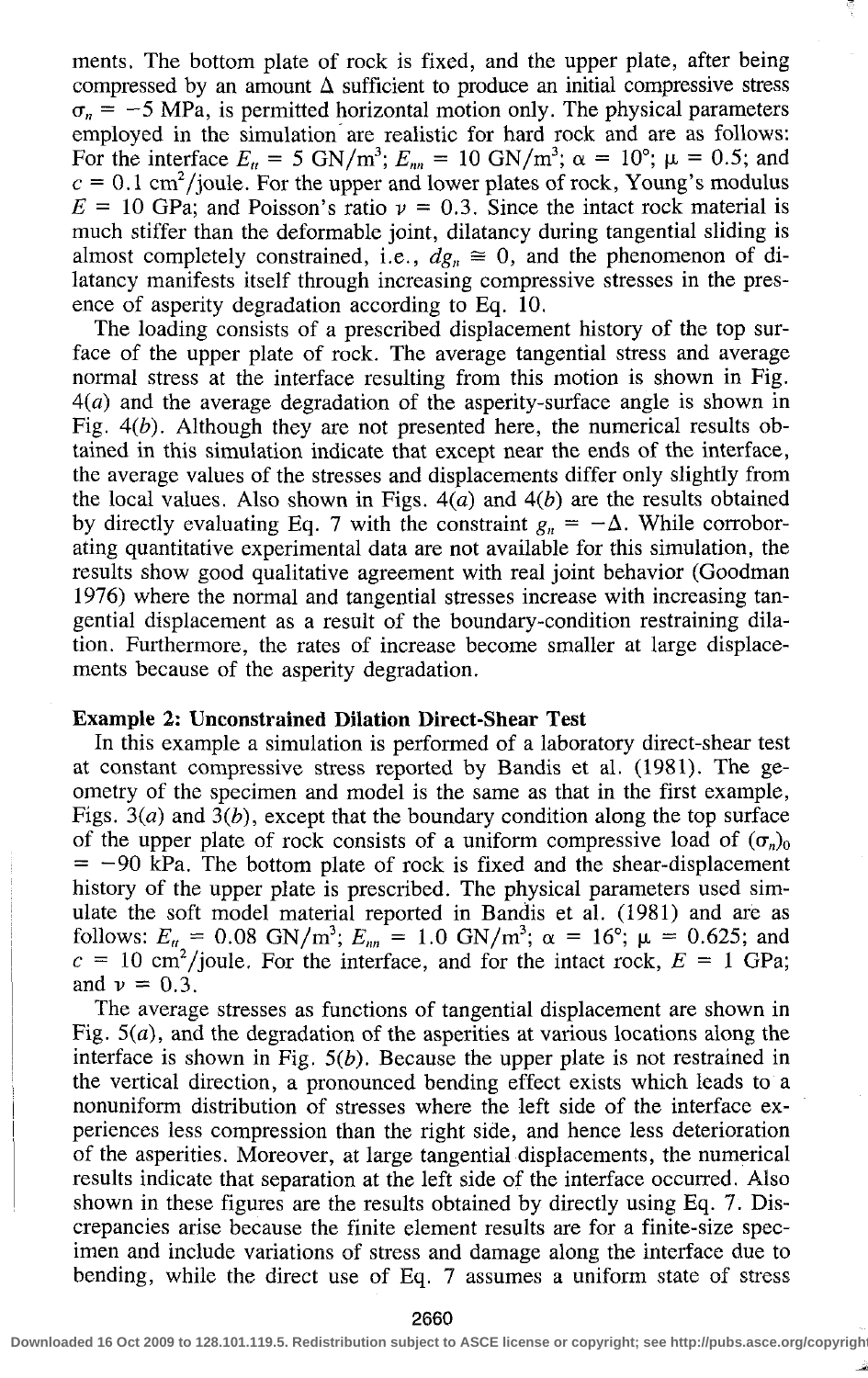

FIG. 4. Finite Element Results for First Example as Function of Tangential Displacement: (a) Tangential and Normal Stress; and (b) Asperity Degradation Due to Damage; Also Shown Are Results Obtained by Directly Evaluating Eq. 7 with Constraint  $g_n = -\Delta$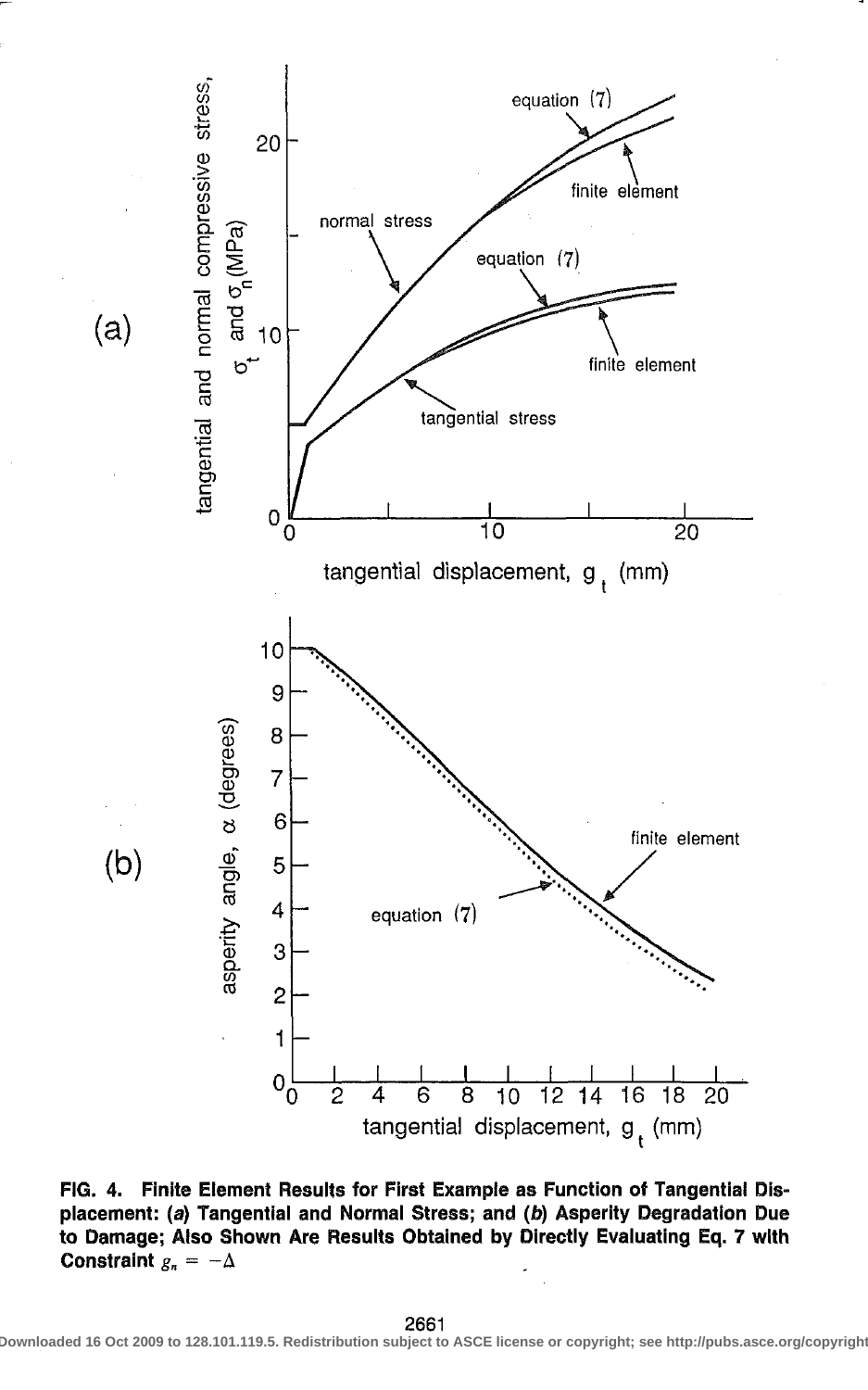

FIG. 5. Finite Element Results for Second Example as Function of Tangential Displacement: (a) Tangential Stress; and (b) Asperity Degradation Due to Damage; Also Shown Are Results Obtained by Directly Evaluating Eq. 7 with Constraint  $\sigma_n$  $= -90$  kPa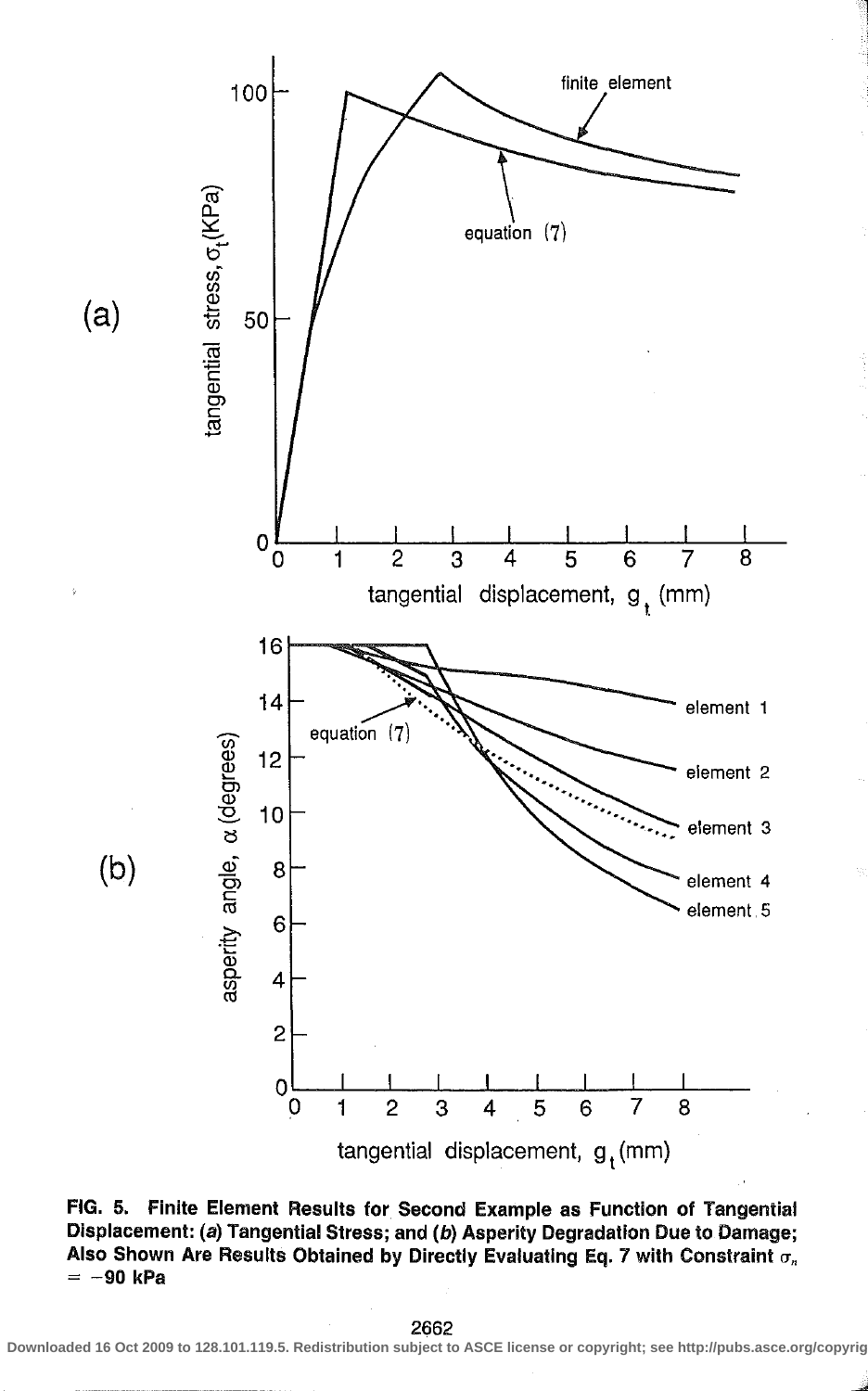

**FIG. 6. Model and Mesh for Third Example** 

(i.e., no rotation of the upper plate of material) over the contact length.

The results of this simulation are in good quantitative agreement with those obtained from the experiments conducted by Bandis et al. (1981) and many others. Plesha (1987) provides a detailed comparison of the model and the experiment.

#### **Example 3: Rough and Tortuous Crack in a Shear Field**

This last example considers the plane-strain problem of the rough and tortuous crack shown in Fig. 6 subjected to far-field shear stresses. The finite element model of the elastic medium consists of six-node triangular (quadratic displacements) isoparametric elements surrounding the crack tip, and quadrilateral elements away from the crack tip. In this simulation the midside nodes of the triangular elements at the crack tip were moved to the quarter point to simulate the square root singularity in stresses at the crack tip. For the interface finite element closest to each crack tip, the midpoint nodes [i.e., generic nodes 2 and 5 in Fig.  $2(a)$ ] were also moved to the quarter point. This causes the Jacobian, Eq. 18, to vanish at the crack tip. However, this is of little consequence since the relative surface deformations, and hence the contact stresses, also vanish at the crack tip independently of the Jaco-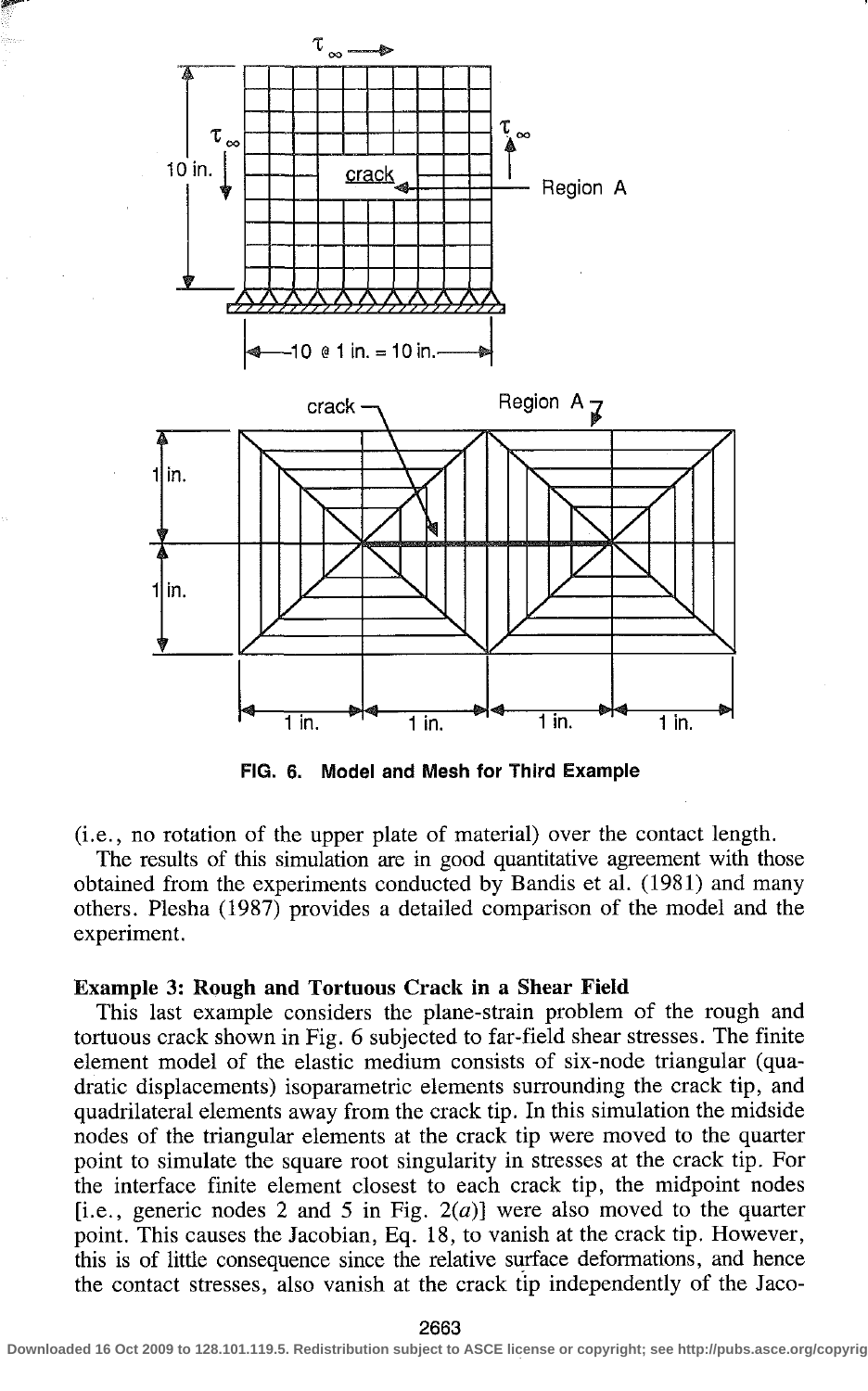

FIG. 7. Geometry of Displacements near Crack Tip for Computing Stress Intensity Factors (Shih et al. 1976)

bian. In fact, regardless of the criteria that determine the onset of sliding, which tends to ameliorate high-contact stresses, the interface element does not possess any traction singularities, regardless of the location of the midpoint nodes. Thus, the stress singularity at the crack tip is modeled exclusively by the quarter-point continuum elements. The stress-intensity factors  $K_I$  and  $K_{II}$  that characterize the stress and displacement fields in the vicinity of the crack tip are related to the displacements of element nodes for plane strain by

**\* i =**  *KB =*  2<7T *L* 8(1 - *v 2 )*  [4(l>s - *V'D) + V'E - V'c]*  2TT *[4(UB - u'D) + u'E - u'd*  (33a) (336)

where 
$$
L =
$$
 the length of the singularity element along the direction of the  
create surface; and the primes indicate that the global coordinate nodal die

crack surface; and the primes indicate that the global-coordinate nodal displacements have been transformed to the crack-tip coordinate system shown in Fig. 7 (Shih et al. 1976).

In the numerical calculations the physical parameters used for the intact material were  $E = 30 \times 10^6$  psi;  $v = 0.3$ ; and for the crack surfaces,  $E_u =$  $E_{nn} = 1 \times 10^9 \text{ psi/in.}; \mu = 0.2; \text{ and } c = 0. \text{ Fig. 8 shows the stress-intensity}$ factors as functions of far-field shear stress for several values of asperity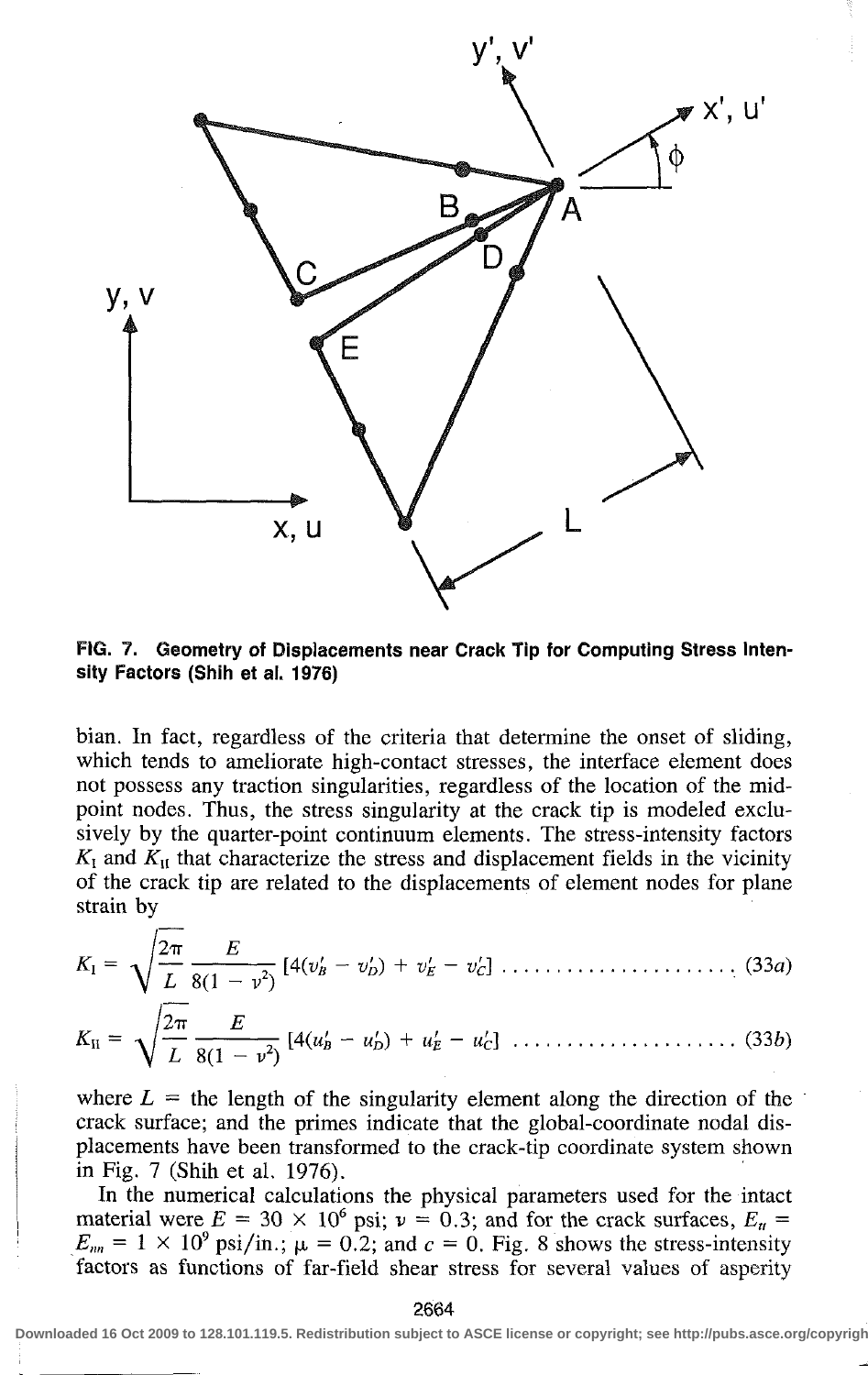

**FIG. 8. Finite Element Results for Third Example; Stress Intensities versus Far-Field Shear Stress for Various Values of Asperity Orientation, a; Also Shown Are Results Obtained Semianalytically in Ballarini and Plesha (1987)** 

angle. For  $\alpha = 0$ , dilation is not present and hence the loading is strictly mode II ( $K<sub>1</sub> = 0$ ). As  $\alpha$  increases, the resistance to tangential sliding increases thus reducing  $K_{II}$ , and because of dilatancy,  $K_I$  becomes nonzero.

Also shown in these figures are the results for the same problem but solved by a semianalytical method in Ballarini and Plesha (1987) using the constitutive law reported here in conjunction with nonlinear singular integral equations. The agreement is quite good.

#### **CONCLUSIONS**

Presentation of a comprehensive constitutive law and a suitable finite element implementation for dilatant contact-friction problems has been presented. Surface deformation in the normal and tangential directions are decomposed into elastic and plastic components. The resultant normal and tangential stresses are determined from the deformations through a general elastoplastic-type material matrix that accounts for several important physical features of the contact problem, namely surface roughness, relative mating of the contact surfaces, and an appropriate surface-friction law. Implemen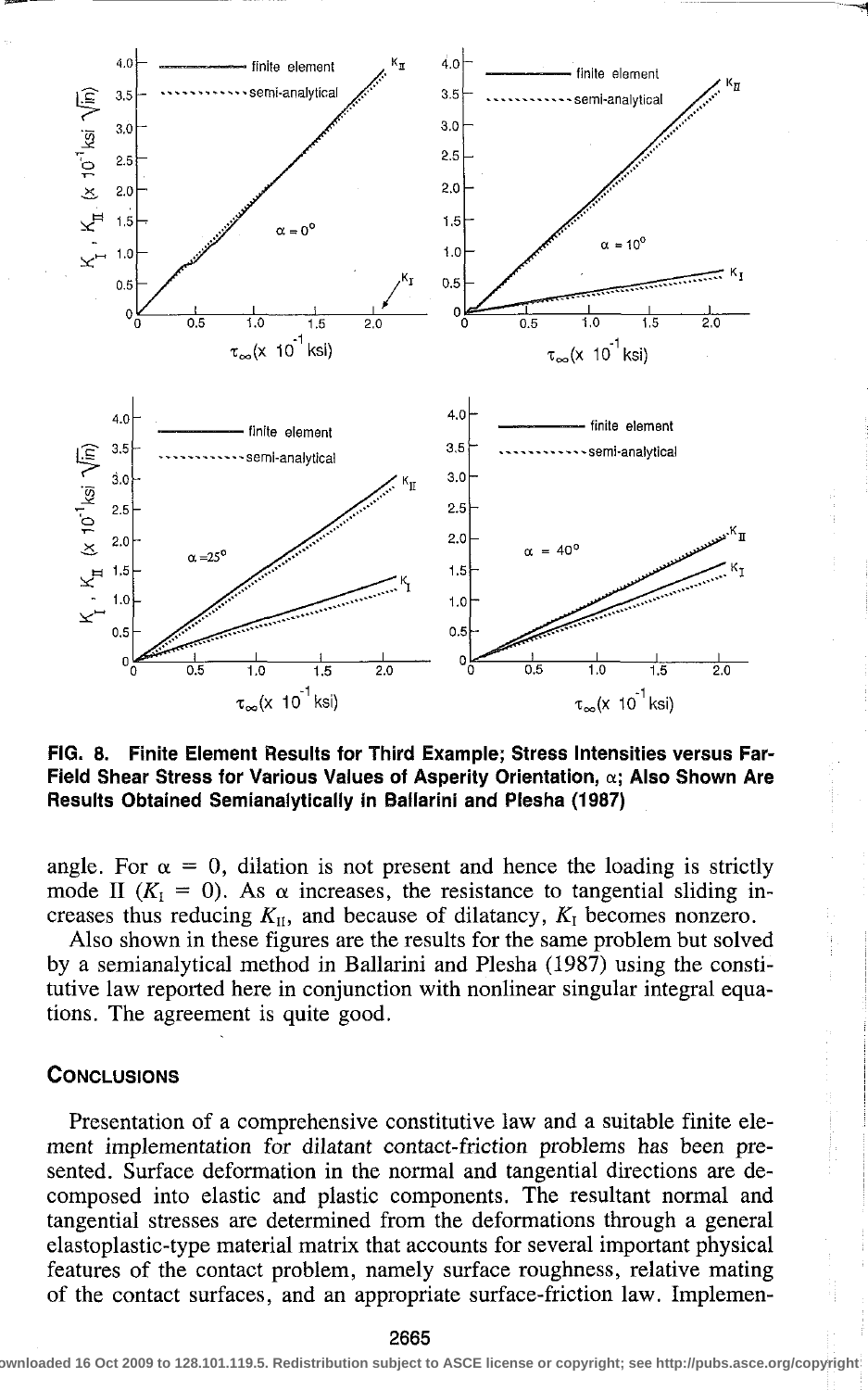tation in finite-element-analysis software conforms with the numerical procedures and program architecture that is commonly used for general material-nonlinear problems.

#### ACKNOWLEDGMENTS

This research was partially supported by the U.S. Army Research Office (grant number DALL03-86-K-0134 to the University of Wisconsin) and by a Research Initiation Grant from the Ohio Board of Regents. The assistance of J. Hsu for investigating interface-element quadrature rules is gratefully acknowledged.

# APPENDIX I. REFERENCES

- Ballarini, R., and Plesha, M. E. (1987). "The effects of crack surface friction and roughness on crack tip stress fields." *Int. J. Fracture,* 34(3), 195-207.
- Bandis, S., Lumsden, A. C, and Barton, N. R. (1981). "Experimental studies of scale effects on the shear behavior of rock joints," *Int. J. Rock Mech., Mineral Sci. and Geomech. Abstracts,* 18(1), 1-21.
- Bathe, K. J. (1982). *Finite element procedures in engineering analysis.* Prentice-Hall, Englewood Cliffs, N.J.
- Bazant, Z. P., and Gambarova, P. (1980). "Rough cracks in reinforced concrete." *J. Struct. Div.,* ASCE, 106(4), 819-842.
- Bazant, Z. P., and Gambarova, P. (1984). "Crack shear in concrete: Crack band microplane model." /. *Struct. Engrg.,* ASCE, 110(9), 2015-2035.
- Belytschko, T., Chiapetta, R. L., and Bartel, H. D. (1976). "Efficient large scale non-linear transient analysis by finite elements." *Int. J. Numerical Methods in Engrg.,* 10(3), 579-596.
- Belytschko, T. (1983). "An overview of semidiscretization and time integration procedures." *Computational methods for transient analysis,* T. Belytschko and T. J. R. Hughes, eds., North-Holland Publishers, Amsterdam, The Netherlands, 1-65.
- Cheng, J. H., and Kikuchi, N. (1985). "An incremental constitutive relation of unilateral contact friction for large deformation analysis." *J. Appl. Mech.,* 52(3), 639- 648.
- Curnier, A. (1984). "A theory of friction." *Int. J. Solids and Struct.,* 20(7), 637- 647.
- Divakar, M. P., Fafitis, A., and Shah, S. P. (1987). "A constitutive model for shear transfer in cracked concrete." *J. Struct. Engrg.,* ASCE, 113(5), 1046-1062.
- Drucker, D. C. (1954). "Coulomb friction, plasticity and limit loads." *J. Appl. Mech.,*  21, 71-74.
- Fredriksson, B. (1976). "Finite element solution of surface nonlinearities in structural mechanics with special emphasis to contact and fracture mechanics problems." *Computers and struct.,* 6(4/5), 281-290.
- Ghaboussi, J., Wilson, E. L., and Isenberg, J. (1973). "Finite element for rock joints and interfaces." /. *Soil Mech. and Found. Engrg. Div.,* ASCE, 99(10), 833-848.
- Goodman, R. E., Taylor, R. L,, and Brekke, T. L. (1968). "A model for the mechanics of jointed rock." *J. Soil Mech. and Found. Engrg. Div.,* ASCE, 14(3), 637-659.
- Goodman, R. E. (1976). *Methods of geological engineering in discontinuous rocks.*  West Publishing Co., St. Paul, Minn.
- Goodman, R. E. (1980). *Introduction to rock mechanics.* John Wiley and Sons, Inc., New York, N.Y.
- Kikuchi, N. (1982). "A smoothing technique for reduced integration penalty methods in contact problems." *Int. J. Numerical Methods in Engrg.,* 18(3), 343-350.

Kikuchi, N., and Song, Y. J. (1981). "Penalty/finite element approximations of a class of unilateral problems in linear elasticity." *Quar. Appl. Math.,* 39(1), 1-22. Michalowski, R., and Mroz, Z. (1978). "Associated and non-associated sliding rules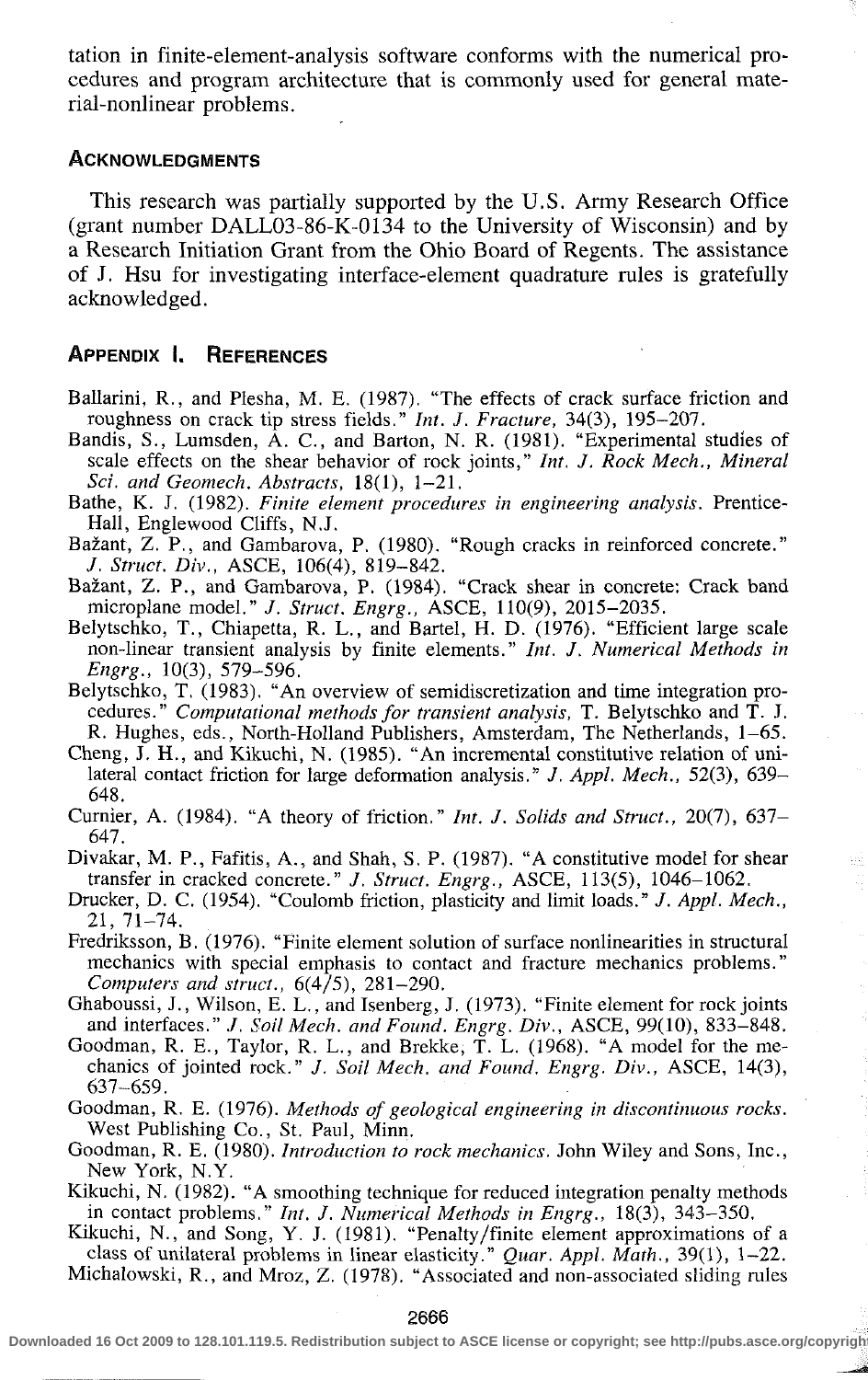in contact friction problems." *Archives of Mech.,* 30(3), 259-276.

- Oden, J. T., and Campos, L. (1981). "Some new results on finite element methods for contact problems with friction." *New concepts in finite element analysis,* 44, T. J. R. Hughes et al., eds., Am. Soc. of Mech. Engrs., New York, N.Y., 1-9.
- Oden, J. T., and Kikuchi, N. (1982). "Finite element methods for constrained problems in elasticity." *Int. J. Numerical Methods in Engrg.,* 18(5), 701-725.
- Ortiz, M., and Popov, E. P. (1985). "Accuracy and stability of integration algorithms for elastoplastic constitutive relations." *Int. J. for Numerical Methods in Engrg.,*  21(9), 1561-1576.
- Pande, G. N., and Pietruszczak, S. (1986). "Symmetric tangential stiffness formulation for non-associated plasticity." *Computers and Geotech.,* 2(2), 89-99.
- Plesha, M. E. (1987). "Constitutive models for rock discontinuities with dilatancy and surface degradation.*"Int. J. Numerical and Analytical Methods in Geomech.,*  11(4), 345-362.
- Plesha, M. E., and Haimson, B. C. (1988). "An advanced model for rock joint behavior: Analytical, experimental and implementational considerations." *Proc, 29th U.S. Symp. on Rock Mechs.,* P. A. Cundall et al. eds., Univ. of Minnesota, 119-126.
- Riggs, H. R., and Powell, G. H. (1986). "Rough crack model for analysis of concrete." *J. Engrg. Mech.,* ASCE, 112(5), 448-464.
- Seguchi, Y., et al. (1974). "Sliding rule of friction in plastic forming of metal." *Computational Methods in Nonlinear Mech.,* Univ. of Texas-Austin, Austin, Tex., 683-692.
- Shih, C. F., de Lorenzi, H. G., and German, M. D. (1976). "Crack extension modeling with singular quadratic isoparametric elements." *Int. J. of Fracture,* 12(4), 647-651.
- Zubelewicz, A., et al. (1987). "A constitutive model for the cyclic behavior of dilatant rock joints." *Proc. 2nd Int. Conf. on Constitutive Laws for Engrg. Mater.,*  C. S. Desai et al., eds., Univ. of Arizona, 1137-1144.

# APPENDIX II. NOTATION

*The following symbols are used in this paper:* 

- B matrix relating interface displacements to nodal displacements;
- *c*  = surface degradation parameter;
- D = vector of nodal displacements;
- *E*   $=$ Young's modulus;

$$
E_{ij}, \mathbf{E} = \text{interface elastic stiffnesses};
$$

$$
E_{ij}^{ep}, \mathbf{E}^{ep} = \text{elastic-plastic interface stiffnesses};
$$

*F*  = slip function;

$$
= \quad \text{vector of nodal forces};
$$

*G*   $=$ slip potential;

F

 $g_t, g_n, g$  $=$ relative displacements;

- *H*  = hardening/softening parameter;
	- I  $=$ identity matrix;
	- $J$ = Jacobian;

$$
\mathbf{K}^{ep} = \text{elastic-plastic tangent stiffness matrix};
$$

- $K_{\rm I}$ *K<sub>u</sub>* = mode I and mode II stress intensity factors;
	- *I*  = physical length of interface finite element;
- $M,N$  $=$ matrices of shape functions;
	- *s*   $=$ slope of finite element;
	- T = transformation matrix;
	- t, ñ = vectors in tangent and normal directions of finite element;